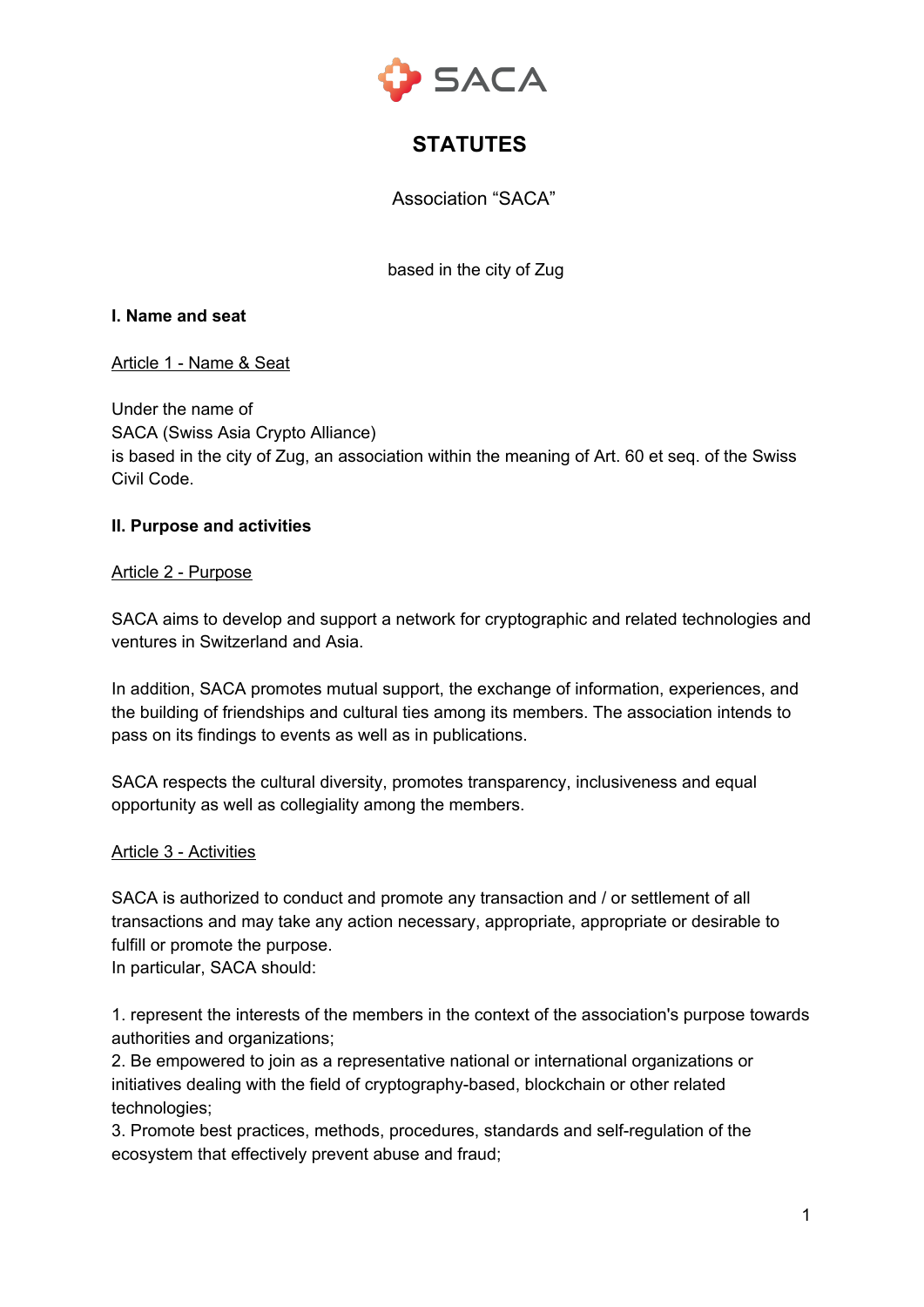

4. cooperate with national or international organizations which are of particular interest to the members in the context of the association's purpose;

5. Assist members in the development of the ecosystem;

6. organize events in cooperation with third parties; offer paid or unpaid services, organizing meetings of members in Switzerland and Asia and facilitating contacts between members;

7. Provide training opportunities in the field of blockchain and cryptography-based technologies and token economics, including related regulatory and business challenges, and work with educators and panel members to accomplish this.

Under the above article, the association may borrow, provide guarantees and access any appropriate sources of funding.

# **III. membership**

# Article 4 - Members

SACA members may become natural persons, partnerships and legal entities that recognize and support the purpose of the association.

The registration for membership has to be made in writing to the board, which finally decides on the admission.

Resignation from the association is possible at any time.

The executive committee can exclude a member, which acts contrary to the interests of the association. The exclusion takes place by majority decision of the executive committee. The excluded member may appeal against an exclusion decision of the executive board within 30 days of the written notification of the same to the next general assembly. The appeal must be submitted to the board. The general assembly decides with a simple majority of all present members definitely on the objection.

SACA has the following member categories:

- 1. Individual members;
- 2. Organizations (legal persons, NGOs, associations, associations, etc);
- 3. honorary members.

The General Assembly is authorized, at the request of the Board, to grant honorary membership to any (natural or legal) person in recognition of contributions to the development of the ecosystem and to the mission and purpose of SACA. The board may create additional member categories or subcategories.

# Article 5 - Officers

Officers may be members or non-members holding an office or position in the association. The board appoints the officers.

The board ensures that the officers identify with the goals of SACA and contribute to the promotion of the association's purpose. Officers perform their duties at all times in an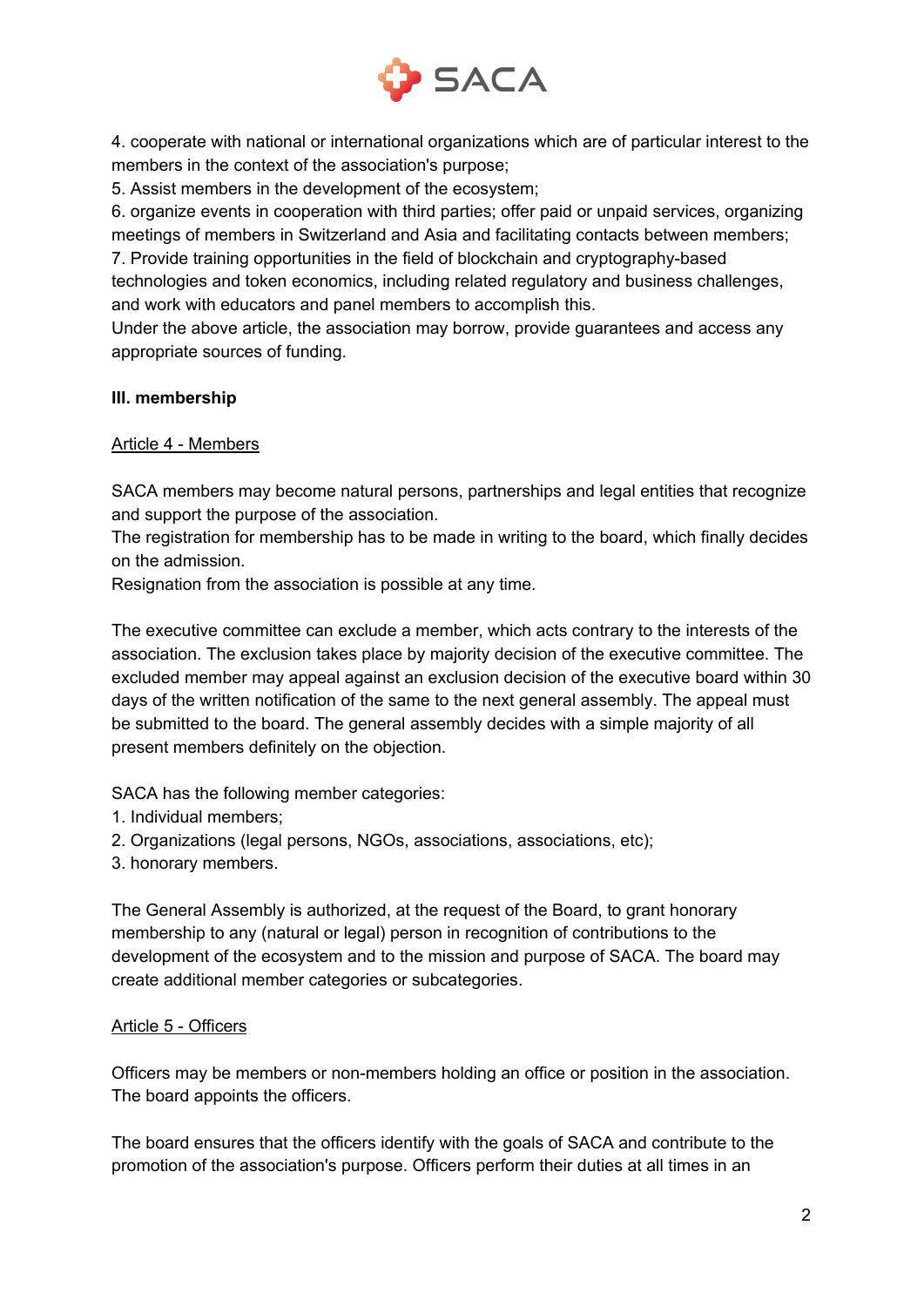

ethically correct manner and in full compliance with all applicable laws, rules and regulations. When accepting their mandate, the officers confirm that they have read and understood the SACA Code of Conduct and the rules and regulations of the association. Office accumulation is to be avoided. Appointments may be revoked at any time by the board if the officer does not perform the tasks assigned to him.

# Article 6 - Membership fees and benefits

Each member has to make an annual contribution. Membership fees are due from the day the payment request is made and must be paid within 30 days. The most recent membership fees will be published on the SACA website.

Members who have resigned or been excluded from SACA have no right to assets of the association. The association has no obligation to refund to the member already paid contributions or benefits.

## Article 7 - Termination of membership

The membership expires through:

- 1. written resignation of the member;
- 2. expulsion of the member according to article 8;
- 3. death or bankruptcy of the member;
- 4. Dissolution of the association.

Termination of membership becomes effective immediately.

#### Article 8 - Sanctions

The Board - or an committee, if members of the Board are affected - may impose the following sanctions on members, including members of the Board of Directors and other officers, who fail to comply with the essential duties set out in the Articles of Incorporation, Code of Conduct or rules of SACA.

- 1. reprimand;
- 2. penalty;
- 3. Exclusion.

A sanction can only be imposed on the basis of a written request by the Vice-President, which sets out the alleged violations and outlines the extent to which those violations are material, as well as allowing the member to be heard by the Board. Every penalty must be proportionate. The reference must be made in writing and must contain the statement that additional sanctions, including exclusion, will be imposed if the member fails to comply fully with its essential duties under the Articles of Association, Code of Conduct and Rules of SACA. The board can impose penalties up to five times the amount of the annual membership fee paid by the respective member. A member may be excluded by decision of the board, whereby a two-thirds majority of all members of the board is required. The Board decision, which imposes a sanction, is final. The exclusion takes effect immediately.

# **IV. Organization**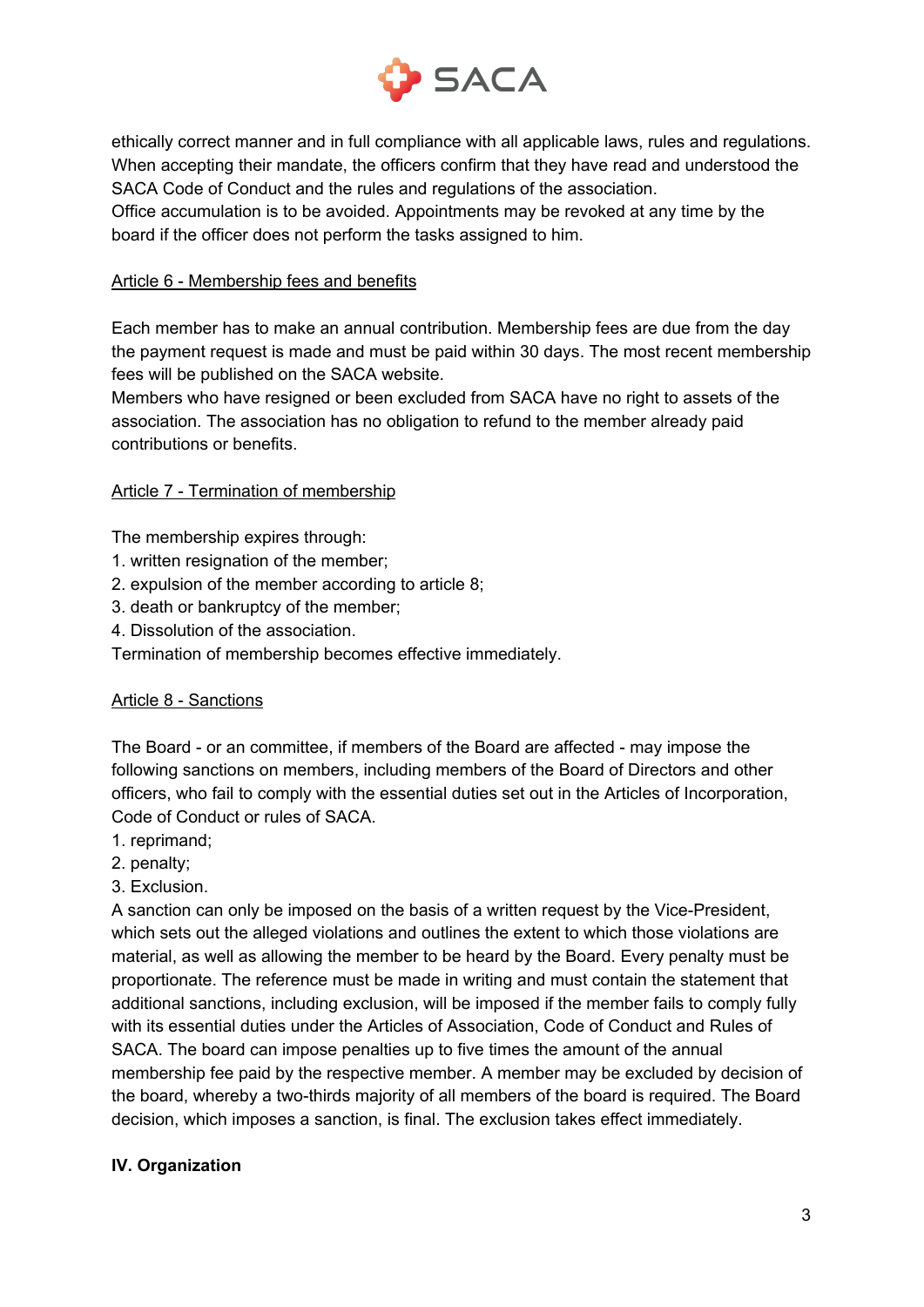

## Article 9 - Organs and Departments of the Association

The organs of the association are:

- 1. The association meeting;
- 2. The Board;
- 3. The auditors (optional).

## Article 10 - Assembly

The general assembly is composed of all members and decides on fundamental questions and matters of association.

The president directs the meeting. The quorum of the association meeting does not depend on the number of members present in person or via remote participation.

The general meeting takes place annually in ordinary meetings within the first six months of the year and can be convened by the executive committee if necessary also to extraordinary meetings.

The Executive Board must inform the members no later than 20 days before the day of the General Assembly by stating the agenda items proposed by the Executive Board by electronic communication or online publication.

Applications for the Association Meeting must be submitted to the President no later than four weeks before the General Assembly. The Management Board is required to sign the motions.

SACA can introduce an electronic or online voting system. Provided there is a secure online voting system that allows members to cast votes with devices connected via the Internet, the representation of voting rights is not permitted.

#### Article 11 - Extraordinary General Assembly

An Extraordinary General Meeting may be convened on the basis of a resolution of the Board of Directors, an application of the Auditors or based on a written request of one fifth of the members, in which the purpose and reasons for the meeting are set out to the Board.

Additional requests to the Association Assembly must be submitted to the President no later than four weeks before the Extraordinary General Assembly. The Executive Board is obliged to draft the motions and deliver the updated agenda items to all members no later than one week before the Extraordinary General Meeting.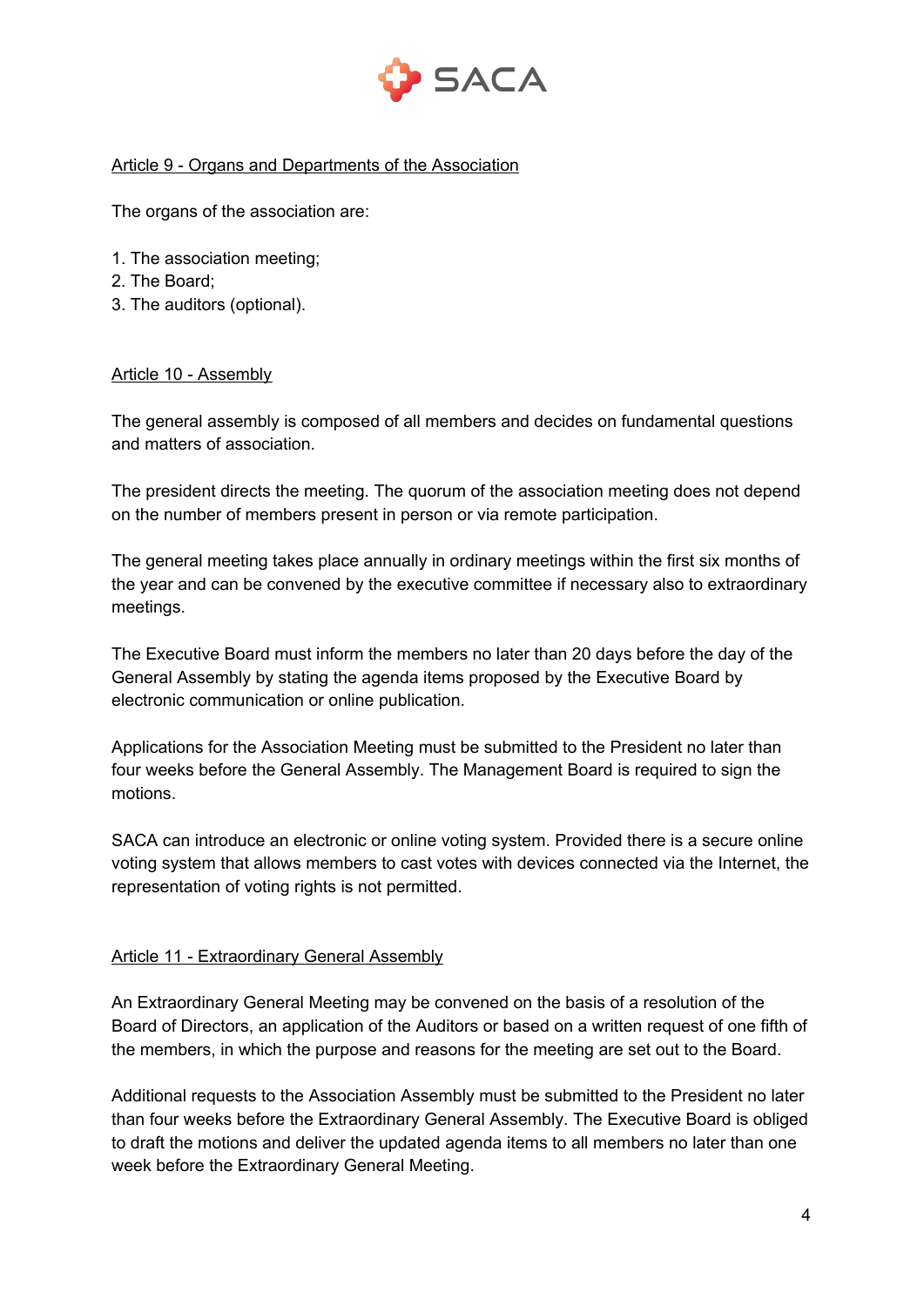

# Article 12 - Powers of the General Assembly

- 1. approval of the annual report, the annual accounts and the report of the statutory auditors;
- 2. Resolution on the discharge of the Executive Board and the statutory auditors;
- 3. determination of membership fees;
- 4. determination of the annual budget;
- 5. Election of the members of the Management Board and the statutory auditors;
- 6. Resolution on motions of the board and members;
- 7. Amendment of the Articles of Association; and
- 8. Dissolution of the association.

The General Assembly may only consult and resolve matters mentioned in the agenda items sent with the convocation.

Resolutions of the General Assembly are passed by a majority of the members participating in the vote. Resolutions on amendments to the Articles of Association or the dissolution of the Association shall be valid if they have passed two thirds of the votes cast, whereby at least one quarter of all members' votes must be represented in the General Assembly. If one of the quorums is not reached, a second General Assembly with the same agenda items must be convened within six weeks. This is quorate regardless of the number of members.

The minutes of the General Assembly shall be the subject of a protocol to be signed by the President and the tellers of the Assembly. Extracts from such a protocol are to be signed by the tellers and a member of the board.

Each member has one vote.

A member involved in a transaction or litigation with the association, or whose spouse or immediate relative is involved in such a transaction or litigation, has no voting rights in relation to matters related to the transaction or litigation. Only members with a valid membership of more than one month may vote in the respective club meeting.

# Article 13 - The Board

The board consists of at least three and at most seven members and is elected by the general assembly.

The Management Board represents SACA externally and manages the day-to-day business.

The board has a quorum if at least 50% of the members are present. At the request of the President or at the request of a member of the Board, the Board meets.

The competence of the board includes in particular:

- 1. preparation of the association meeting;
- 2. Execution of the resolutions of the general assembly;
- 3. decision on the admission and the possible exclusion of association members;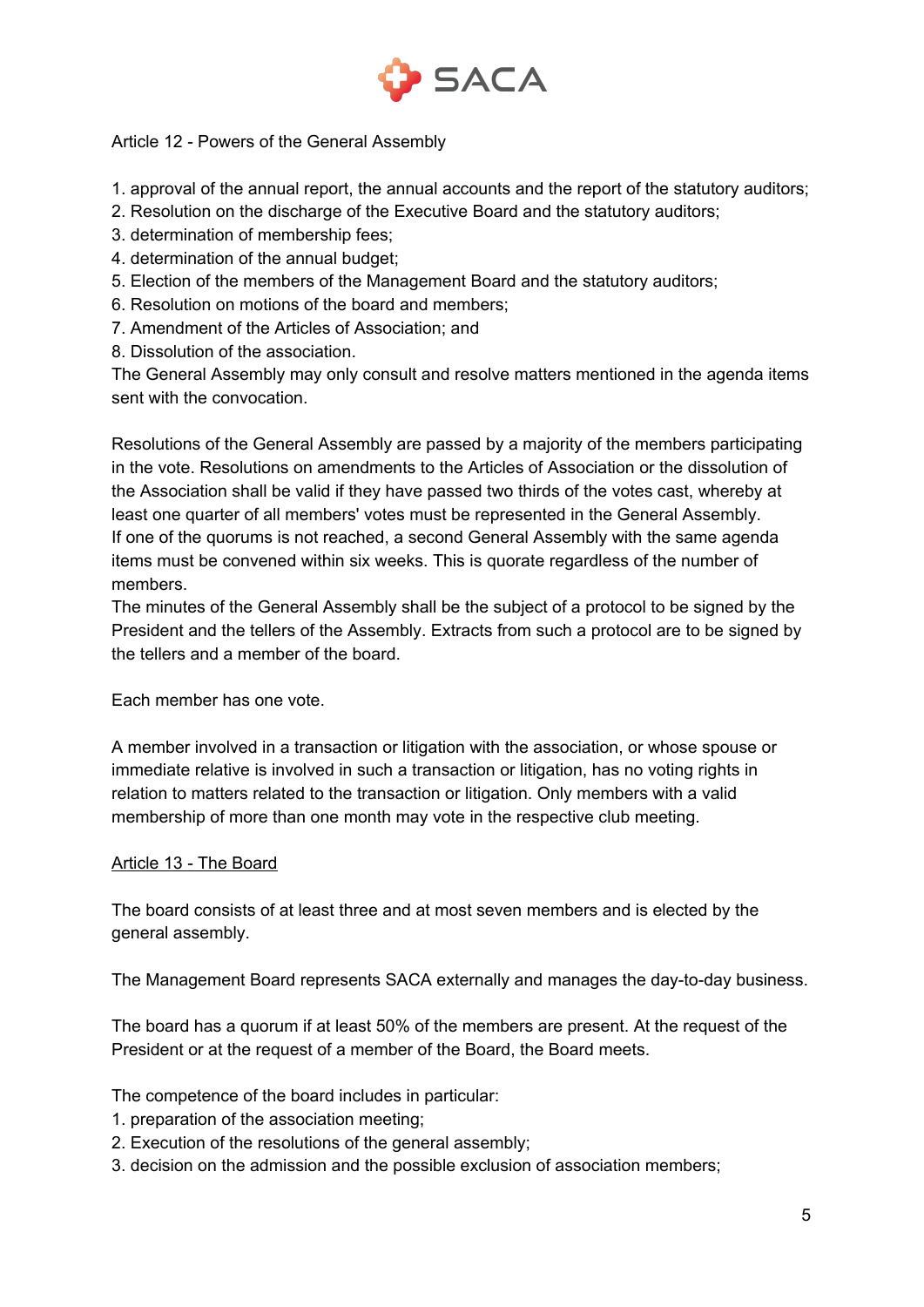

- 4. treatment of suggestions, applications and complaints of the members of the association;
- 5. preparation of budget and annual accounts;
- 6. administration of the association's assets;
- 7. Activity in relation to the fulfillment of the purpose of the association.

Incidentally, he is entitled to all other powers which are not expressly reserved by law or by the statutes to any other organ of the association.

#### Article 14 - Composition and term of office

The board consists of:

- 1. President
- 2. Vice President
- 3. Secretary (Actuary)
- 4. Treasurer
- 5. Additional members

The members of the Board of Directors are elected by the General Assembly for a term ending with the conclusion of the next Ordinary General Assembly.

Members whose term of office has expired can be re-elected immediately. The executive committee can request a collective re-election to the general assembly.

The executive committee constitutes itself. It selects from its center a president and at least a vice-president.

Office accumulation is permitted, however, the President and Vice-President may not act as secretary or treasurer at the same time.

If a vacancy arises, including the office of the President, as a result of death, incapacitation or immediate resignation of a member of the Board, the Board may appoint a temporary substitute until the next Extraordinary or Ordinary General Meeting.

The executive committee is entitled to all powers, which are not expressly assigned to another organ of the association. These are in particular:

- a) Preparation and execution of the ordinary and Extraordinary General Meetings;
- b) issue of regulations;
- c) admission and exclusion of members;
- d) accounting.

Resolutions of the board are made with the simple majority of those present. The board represents the club to the outside. The Management Board is generally active as an honorary employee and is entitled to compensation for the actual expenses and expenses.

Article 15 - Signature regulation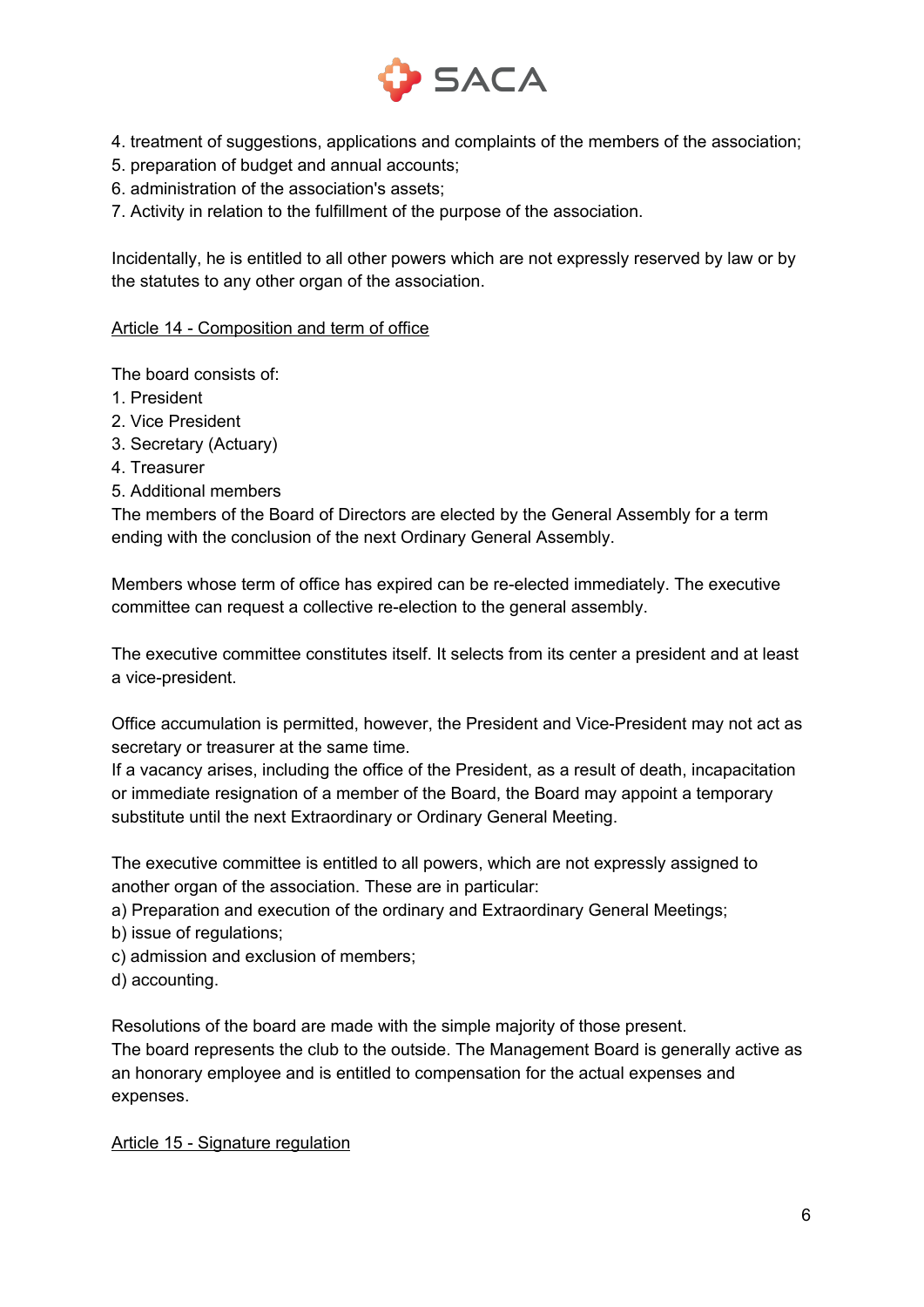

The President, the Vice President, the Secretary and the Treasurer each have collective signatures for two. Any transaction with third parties, including payment transactions, requires the approval of two members with collective signing of two.

## Article 16 - Auditor / Auditor

The auditor or the auditors are elected by the general assembly and can be recruited from voluntary members, as long as the association does not reach the criteria required by the Swiss Code of Obligations to appoint an external auditor. A member may request the election of an external auditor for a limited audit of the accounting, even if the above criteria are not met.

The auditors may consist of one or more natural persons, legal persons or partnerships. It must be approved and independent in Switzerland in accordance with the legal requirements.

If the association is obliged to ensure regular auditing, the general meeting must elect an authorized auditor or a state-regulated auditing company in accordance with the Federal Act on the Admission and Supervision of Auditors of 16 December 2005 (Auditor Oversight Act).

If the association is obliged to make limited revisions, the general assembly must elect a licensed auditor in accordance with the Federal Act on the Admission and Supervision of Auditors of 16 December 2005 (Auditor Oversight Act).

The auditors are elected for one year. Your mandate ends with the approval of the annual financial statements. Re-election is possible. A dissolution of the mandate is possible at any time without prior notice.

# Article 17 - Fiscal year

The fiscal year is the same as the calendar year. The financial statements and the inventory are to be prepared for the year ended 31 December.

# **V. Means**

#### Article 18 - Income and assets

SACA's assets are made up of membership fees, service income, member penalties, public or private grants or subsidies, donations, donations, sponsorship fees, event fees, legacies, balance sheet surpluses, and all other legally permissible sources.

No part of the assets or net profits of the Association may be used or distributed for the personal benefit of its members, former and existing organs or third parties. However, the association may hire and provide full staff and appropriate remuneration / salary, including reasonable compensation for board members and other bodies or members who make a valuable contribution to the purpose of the association.